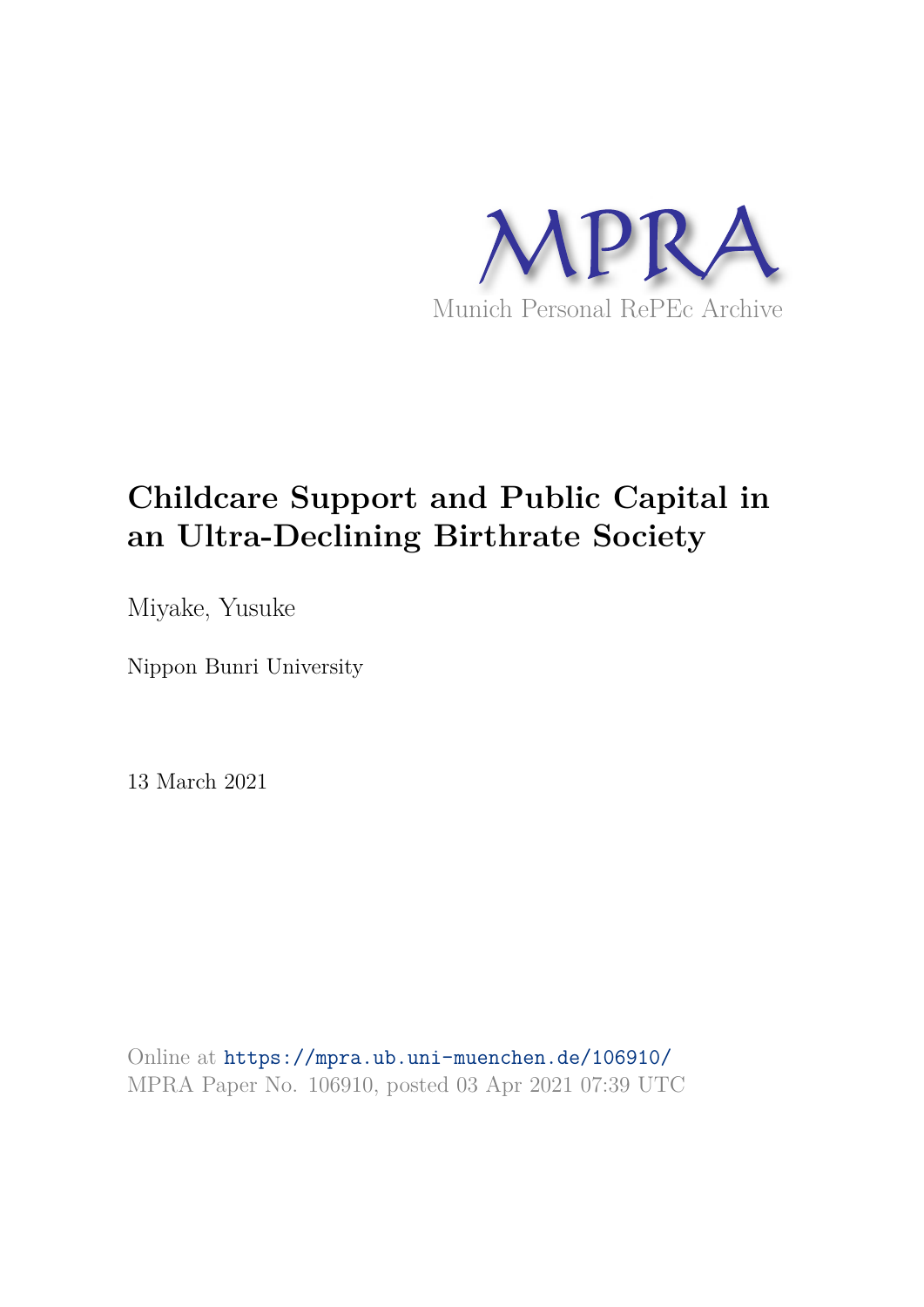# **Childcare Support and Public Capital in an Ultra-Declining Birthrate Society**

# **Yusuke Miyake<sup>1</sup>**

**Abstract** This paper analyzes whether public capital investment or childcare support maximizes the growth rate in an ultra-declining birth rate society using a labor-augmented model with public capital. We clarify the global stability of the private–public capital ratio in the steady state. In addition, we analyze the effect of increasing the expenditure share of all tax revenues on economic growth. Furthermore, we are interested in analyzing which policy boosts economic growth considering childcare support as an opportunity cost to raise children or price subsidy if we take having children as consuming nominal rather than capital goods. The results of this analysis show that an increased share of public capital investment leads to higher economic growth. This means that, if all tax revenue is allocated to public capital investment, the growth rate will be maximized. Furthermore, in the second case, the model is reconstructed such that the child is regarded as a nominal consumer good in the first period, and the childcare cost is regarded as a price. In that case, the impact of increased public capital on growth is minor compared to the former case.

**Keywords:** Public capital investment - Childcare support - Income tax - Economic growth

**JEL classification:** D91 - E62 - O41

# **1. Introduction**

-

The number of children born in Japan continues to decrease. The total fertility rate was  $1.36<sup>2</sup>$  in 2019, the lowest level to date, as indicated by the Japanese Ministry of Health, Labor and Welfare (MHLW). The Cabinet Office continues to insist that Japan has been in a state of declining birth rates for many years, resulting in what is referred to as an "ultra-declining birth rate society." The demographic trends are such that, by 2050, one in 2.5 people will be elderly (aged 65 or older).<sup>3</sup> Viewing life in the long term, workers should determine their spending based on their estimated lifetime income. According to the overlapping generations (OLG) model proposed by Diamond (1965), the lifetime income of an individual is assumed to consist of earnings received in two periods: working and later life. Individuals make decisions from a lifetime perspective while adhering to budgetary constraints. Becker (1981) and Becker and Lewis (1973) showed that the number of children in developed countries will decline;

<sup>1</sup> Nippon Bunri University, 1727 Ichigi, Oita City, 870-0397, Oita Prefecture, Japan. E-mail: miyakeys@nbu.ac.jp

<sup>2</sup> "Current population survey," MHLW website (https://www.mhlw.go.jp/toukei/list/81-1a.html) (accessed on September 20, 2020) 3 "Situations of Aging" (Japanese), Cabinet Office website [\(https://www8.cao.go.jp/kourei/whitepaper/w-](https://www8.cao.go.jp/kourei/whitepaper/w-2012/zenbun/pdf/1s1s_1.pdf)

 $2012$ /zenbun/pdf/ $1\overline{s}1\overline{s}1.$ pdf) (accessed on June 15, 2020)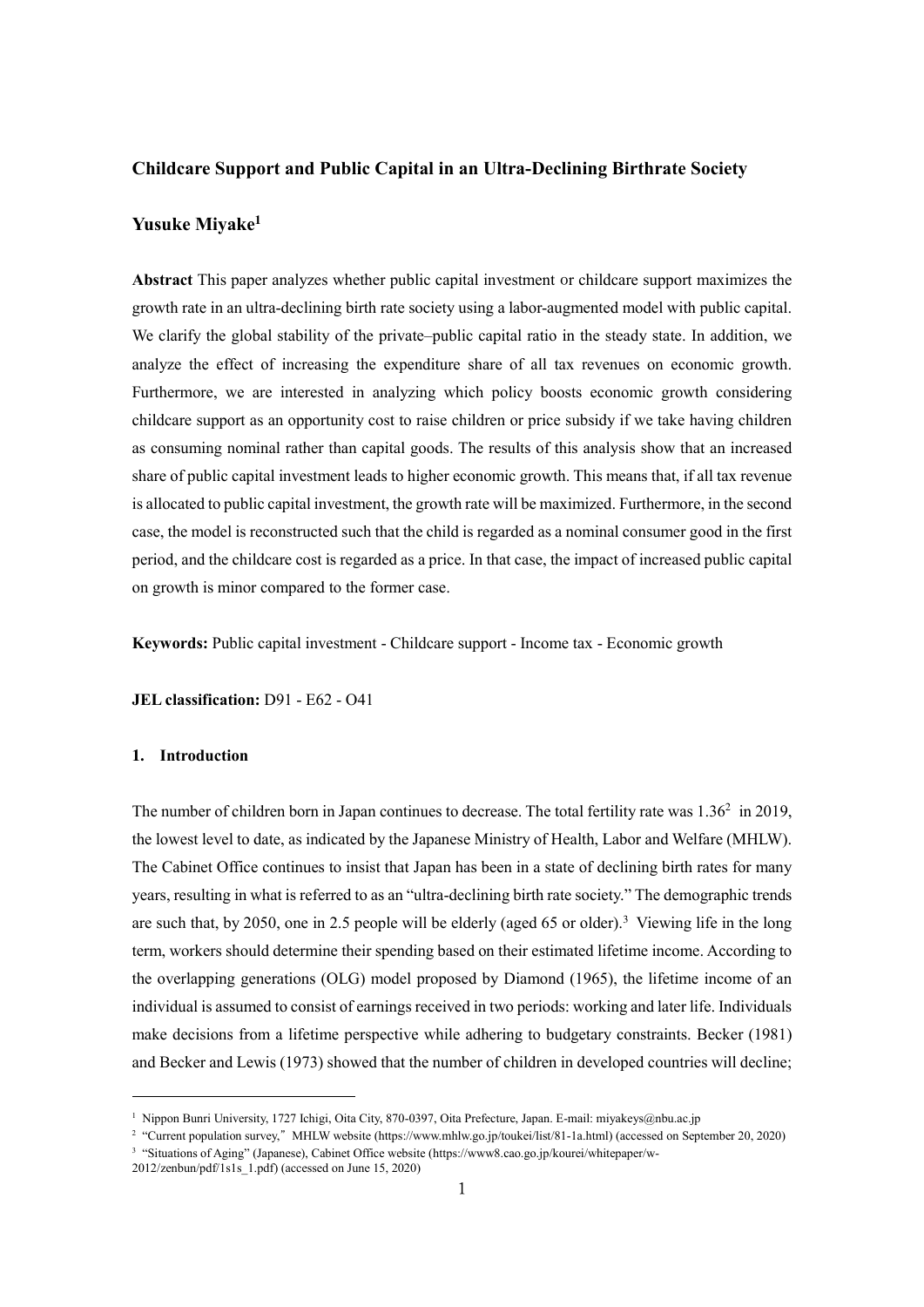at first glance, this is seemingly a contradiction considering that children are positive to societies; however, it results from the fact that the cost of childcare is proportional in scale to its quantity multiplied by its quality. In this study, models are established based on a neoclassical theory that suggests that growth in capital boosts gross domestic product (GDP) and leads to a greater growth rate for the whole nation. The main portion of this study utilizes Romer's endogenous growth model (1986) to introduce the public capital models proposed by Barro (1990), Barro and Sala-i-Martin (1992), Futagami et al. (1993), Turnovsky (1997), Yakita (2008), and Maebayashi (2013). These models indicate that public capital stock boosts labor productivity. Investment in public capital is financed by levying income taxes ( labor income and capital income). Yakita (2008) used a birth rate internalization model that considers two public expenditures: public capital investment and public capital maintenance. Maebayashi (2013) showed the dynamics of the private–public capital ratio and confirmed the existence of a steady state and global stability. Furthermore, the author analyzed the optimal allocation of tax revenue between expenditure on public capital investment and public pension subsidies under a pay-as-you-go pension system. The study concluded that the best policy for growth is to allocate all financial resources to public capital investment. However, from a social-welfare perspective, the optimal tax revenue allocation rate depends on the magnitude of the social discount rate.

In this study, we analyze the policy trade-off between public capital investment and childcare support and the effects on the growth rate under government budget constraints, where the government sources revenue only from income taxes on labor and capital. Furthermore, as an important point in this study, the child-rearing support policy should be subsidized for the direct opportunity cost to workers (we will call this "Case A."), or the child should be regarded as a normal consumer good rather than a capital good, and a subsidy policy on the price should be implemented. (We call this "Case B.") The point is that comparisons are made and explicitly derived the effect of policy on growth in these cases. In both cases, we first prove the existence of a steady state and confirm that the economy converges to the steady state globally and stably. We show that all variables -public capital, private capital, and GDP- grow at the same rate on the balanced growth path. Second, we analyze the effect of increasing the share of public capital investment on growth under constant tax revenue, and, using a numerical example, we find that this growth is positive. In addition, the elasticity of an increase in the relative share of the public capital investment ratio on private–public capital and the labor share of GDP is considered. In the first case, the sign of this elasticity is positive, suggesting that the additional increase in public capital pushes up private capital more than that increase. Clearly, this is driving economic growth. In the second case, the sign turned out to be negative, the absolute value of elasticity was less than one for a marginal increase in public capital investment, and the sign of the effect on the relative value was negative. This means that the effect of increasing the wage rate due to the increase in public capital does not contribute much to the increase in savings. The reason for this was very clear. First,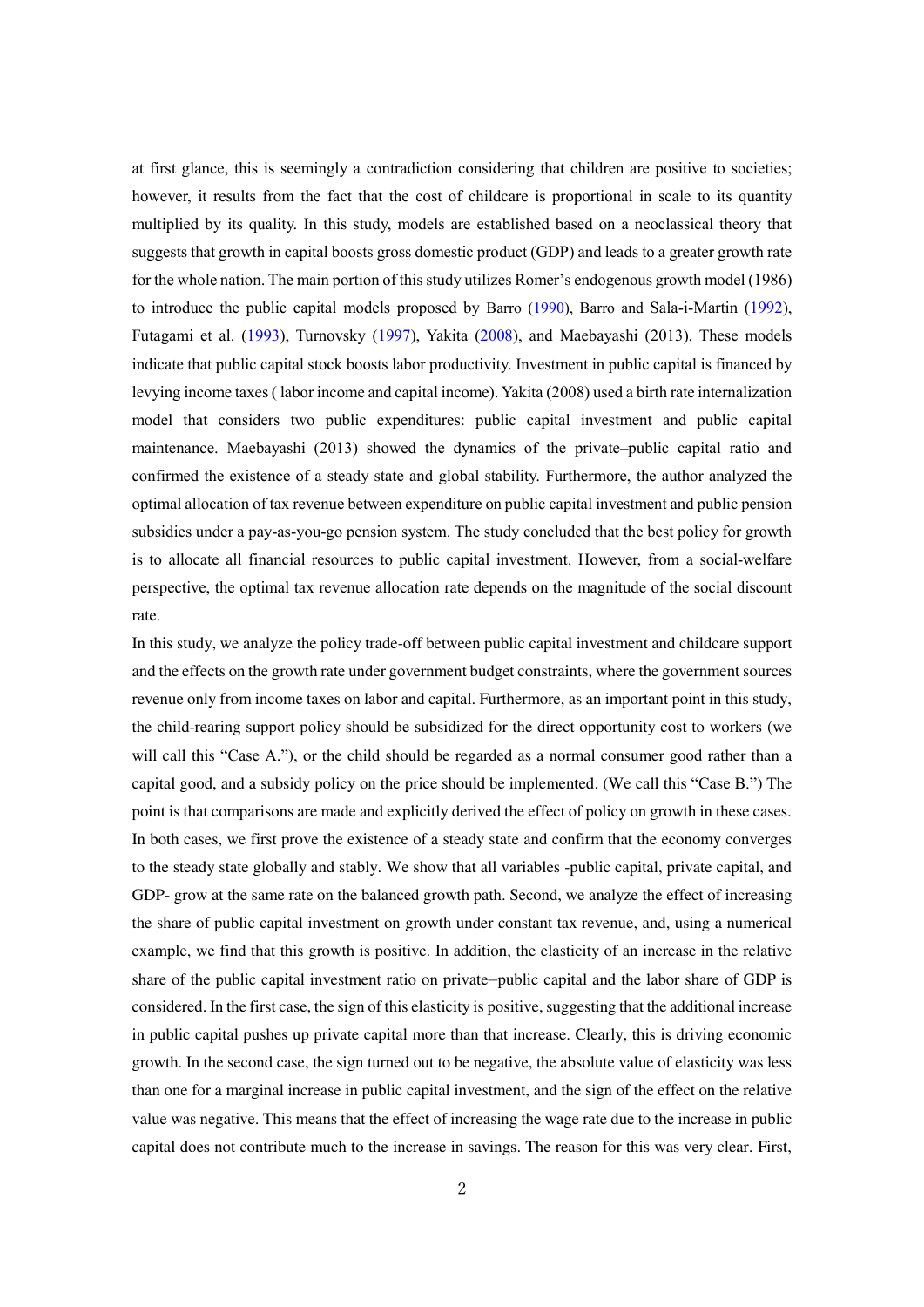it depends on the shape of the utility function, as shown in the linear logarithm. The use of this function means that savings depend only on income in the first period and not on the interest rate. In other words, in this change in interest rate, the substitution and income effects cancel each other out, and the effect on savings against changes in the interest rate becomes zero. The second thing to consider is that governmental childcare support measures do not contribute to an increase in the labor force. In this analysis, the public pension system and long-term care insurance system in the social security system are not considered, so there is no externality to the parent generation. Therefore, the incentive for parents to have children is related to them being considered consumer goods rather than capital goods from an economic point of view. We constructed a two-period OLG model using Diamond (1965), a two-period OLG model. We introduce public capital stock to construct a model that incorporates labor-augmented production technology. Therefore, whether or not to have children depends on the preference rate for children as general consumer goods and consumption in the second period—that is, how much deposit is required in the second period because there is no public pension system in this model. Additionally, whether to leave for the second term depends greatly on the preference rate.

The remainder of this paper is organized as follows. The next section presents the model and its dynamics in terms of private and public capital. The global stability of the dynamics in the steady state was confirmed. The effects of governmental increases in income tax and public capital investment share in the steady state are analyzed. The final section concludes the paper.

#### **2. Model**

# **Case A: The childcare cost is regarded as an opportunity cost.**

#### 2.1 Individuals

The two-period OLG model presented by Diamond (1965) with fully competitive markets is considered. A homogeneous individual is assumed, who obtains utility from consumption in the working and later periods and selects the number of children that they have. We consider a child to be a consumer good rather than a capital good, and there is no public pension. Individuals supply labor inelastic in only the first period, and it is assumed that every individual has one unit of labor to supply to the labor market. Individuals allocate income for consumption, saving, and childcare costs in the first period. The individual consumes all income, including savings and interest, in the first period, with no bequests in the second period. A logarithmic linear utility function and lifetime budget constraint, which must hold for the economy to be sustainable in the long term, are specified as follows:

$$
max. \ u_t = logc_t + plogd_{t+1} + \varepsilon logn_t \tag{1}
$$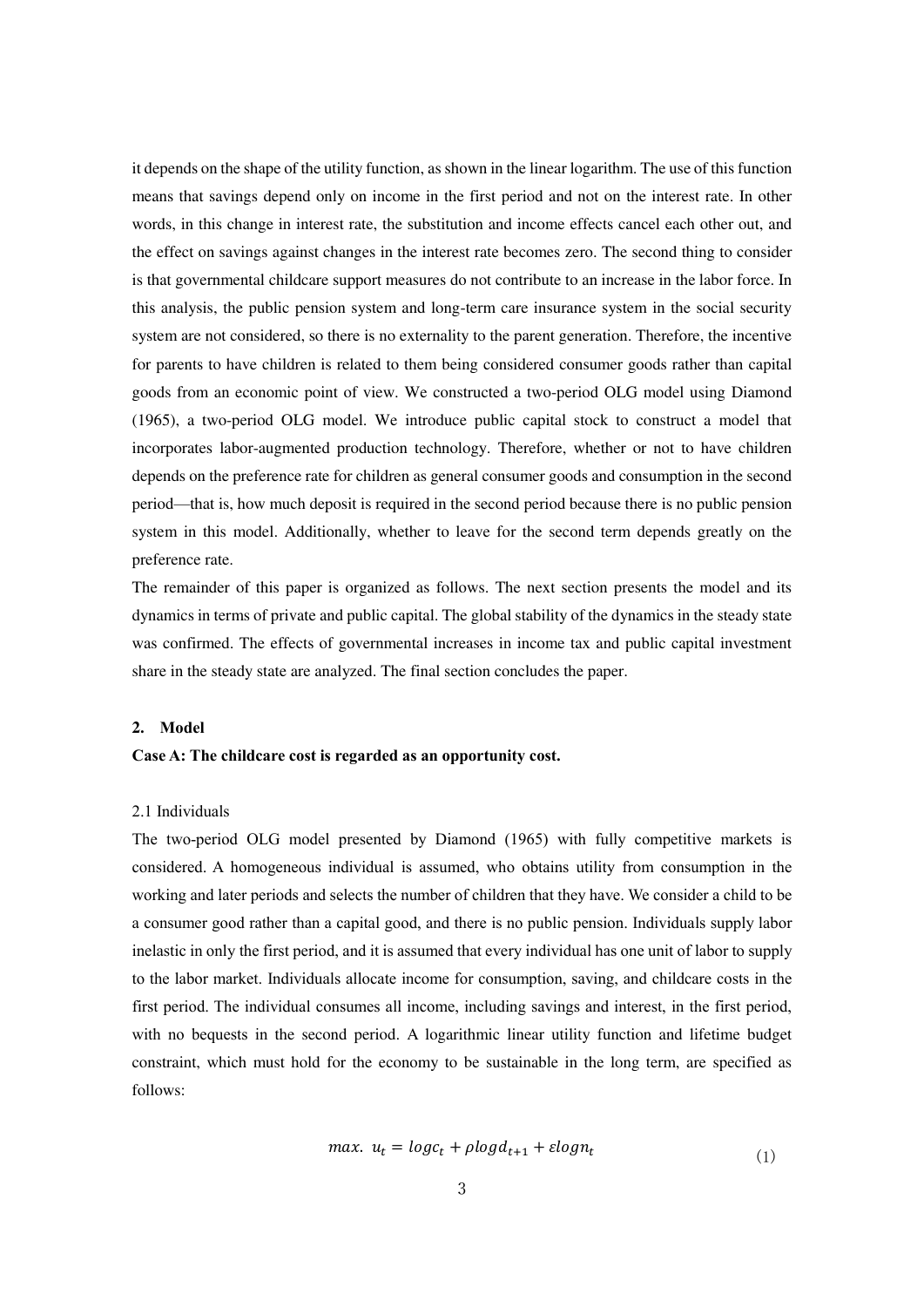Where  $c_t$ ,  $d_{t+1}$  denote family consumption in the first and second periods, respectively, and  $n_t$ indicates the number of children and where the time preference factor for consumption in the second period and the utility of having children are denoted as  $\rho \in (0,1)$ ,  $\varepsilon > 0$ . Budget constraint in the first period is as follows:

$$
w_t (1 - \tau) [1 - n_t (z - h_t)] = c_t + s_t
$$
\n(2)

Family supply their labor time obtained by subtracting the opportunity cost of child rearing from the one unit of labor that they hold, and the second period's constraint is shown as follows:

$$
d_{t+1} = s_t r_{t+1} (1 - \tau) \tag{3}
$$

Where it indicates that they spend all capital income only on consumption in the second period. Therefore, from these equations, we obtain the lifetime budget constraint:

$$
s.t wt (1-\tau)[1 - nt(z - ht)] = ct + \frac{d_{t+1}}{r_{t+1}(1-\tau)}
$$
(4)

Where childcare cost, childcare support, and income tax rate are denoted by  $z \in (0,1)$ ,  $h_t \in (0,1)$ ,  $\tau \in [0,1]$ , respectively. We assume here that childcare support is less than or equal to childcare cost  $z > h_t$ . The income tax rate indicates that both labor income tax and capital income tax are included. By maximizing the utility of equation (1) subject to the budget constraint in equation (4), we can obtain the first-order conditions as follows:

$$
\frac{1}{c_t} = \frac{\rho r_{t+1}}{d_{t+1}}
$$
\n(5)

This is a relation that indicates a trade-off between the consumption of the first and second periods. The next condition indicates whether individuals consume or have children in the first period.

$$
\frac{1}{c_t} = \frac{\varepsilon}{w_t n_t (z - h_t)}\tag{6}
$$

The last condition is whether the family decides to have children in the first period or make a consumption in second period as follows: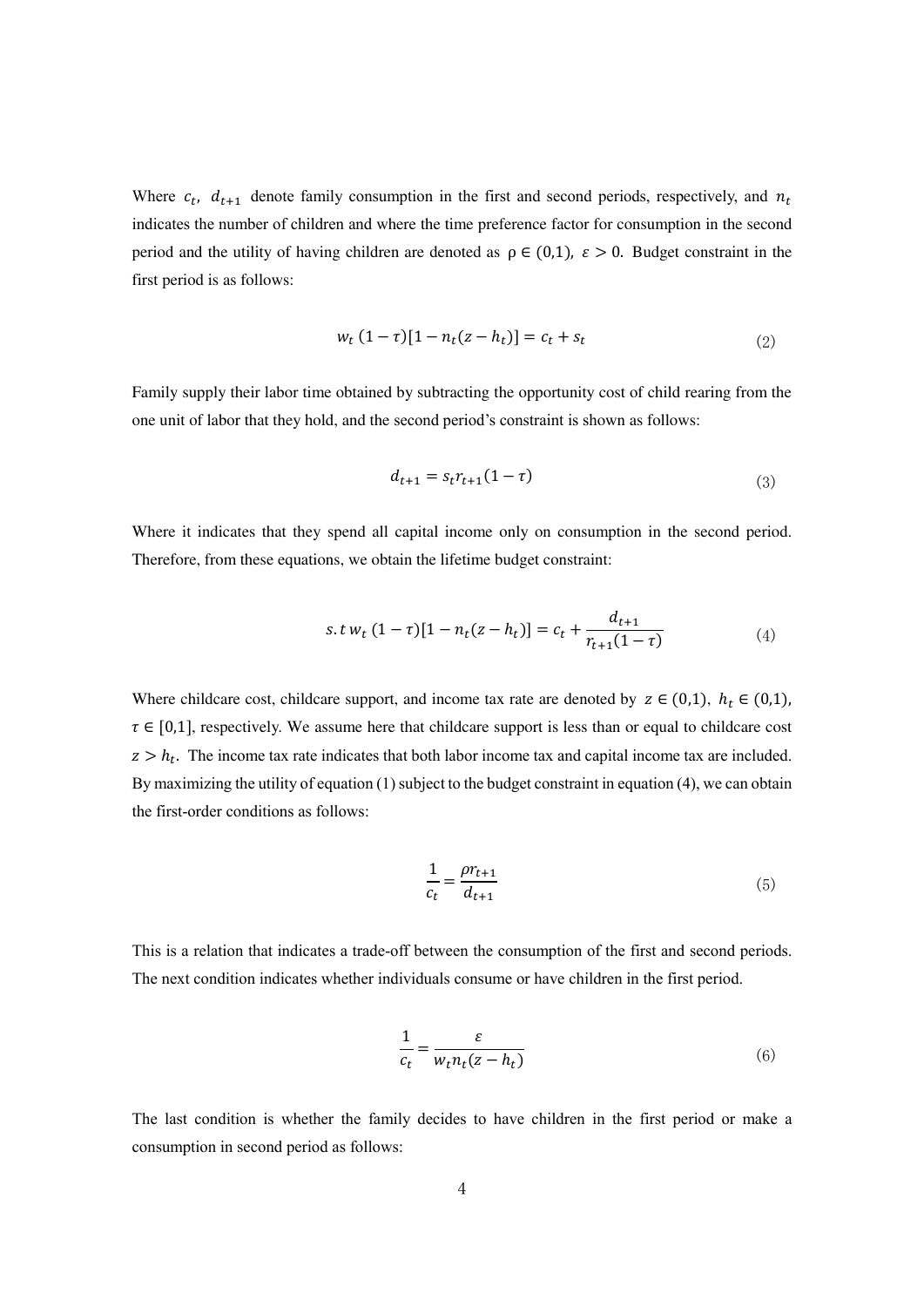$$
\frac{\rho r_{t+1}}{d_t} = \frac{\varepsilon}{w_t n_t (z - h_t)}\tag{7}
$$

Therefore, we substitute these conditions for lifetime budget constraints and derive the optimal values as follows:

$$
c_t^* = \frac{(1-\tau)w_t}{(1+\varepsilon+\rho)}
$$
\n(8)

Where consumption in the first period depends only on consumable labor income, not capital income, because we use a logarithmic utility function—that is, since the effects of both substitution and income are offset, there is no effect of interest rate, which is indicated as the price.

$$
d_{t+1}^{*} = \frac{\rho r_{t+1} w_t (1 - \tau)^2}{(1 + \varepsilon + \rho)}
$$
(9)

The optimal consumption in the second period depends on both the consumable wage rate and interest rate. The optimal solution for the number of children is as follows:

$$
n_t^* = \frac{\varepsilon}{(1 + \varepsilon + \rho)(z - h_t)}
$$
(10)

The point to note here is that it has nothing to do with the wage rate and depends only on the time used to raise children and parameters. The important optimal value of savings is as follows:

$$
s_t^* = \frac{(\varepsilon + \rho)}{(1 + \varepsilon + \rho)} (1 - \tau) w_t \tag{11}
$$

This value is significantly related to the derivation of the growth rate and is increasing function for consumable labor income, which depends on preferences regarding both having children and consumption in first period only.

# 2.2 Production

A Cobb-Douglas production technology, in which labor increases with public capital investment, as in Romer (1986), is used. It is assumed that there are many firms in the goods market, and these firms have access to the same technology. The inputs were private capital, public capital stock, and labor. We consider that the depletion rates of both capitals are 1.That is, all capital investments are exhausted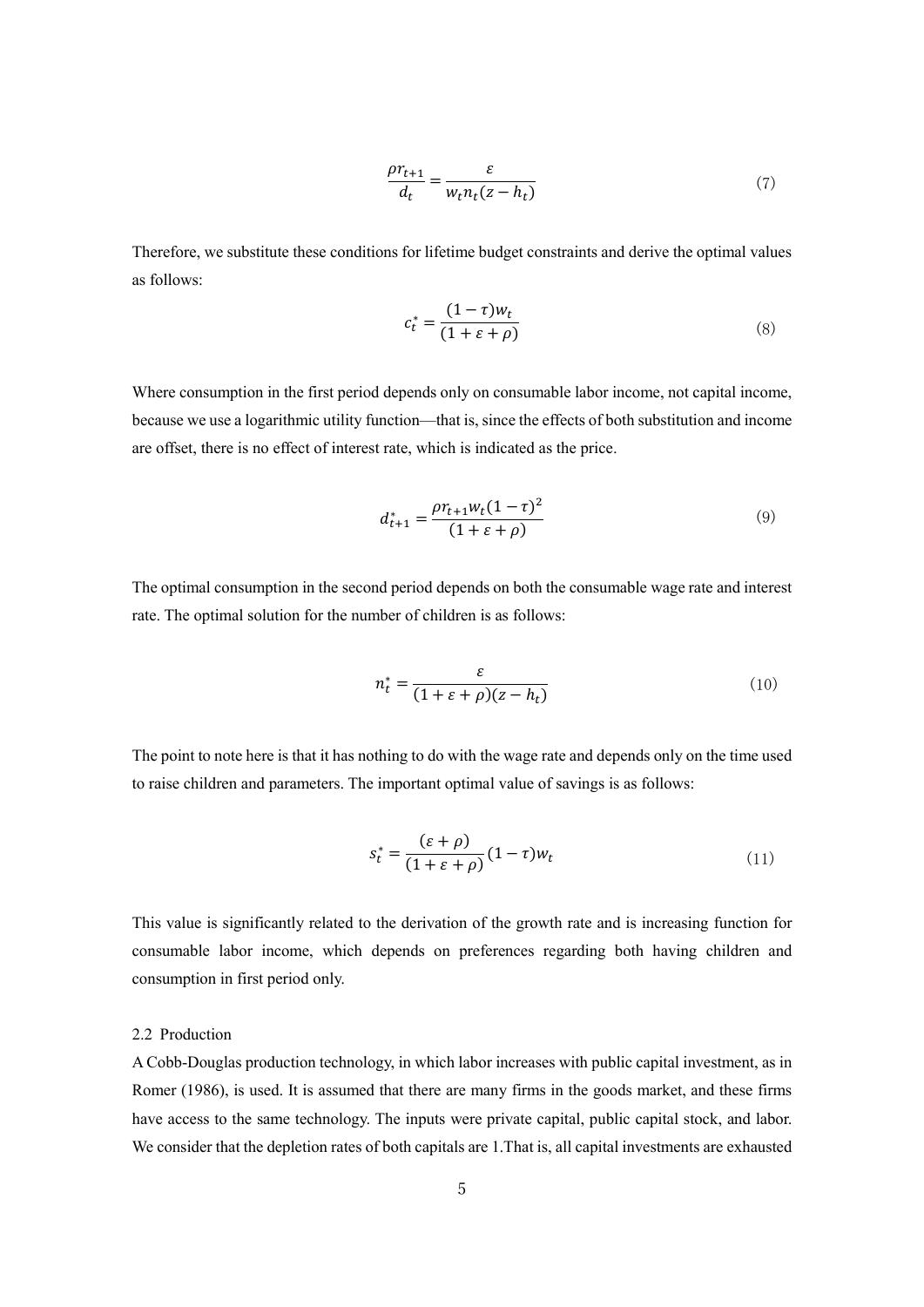in one period. Taking company ii as an example, the production function is specified as follows:

$$
Y_{it} = K_{it}^{\alpha} (A_t L_{it})^{1-\alpha} \tag{12}
$$

This Cobb-Douglas-type production function indicates labor augmented with technology progress A. Here, the contents of *A* are explained as follows. Technological progress is shown as per capita public capital.

$$
A_t = \frac{G_t}{L_t} \tag{13}
$$

Next, I substitute this technology for equation (12) and obtain the following equation:

$$
Y_t = K_t^{\alpha} G_t^{1-\alpha} = \left(\frac{K_t}{G_t}\right)^{\alpha} G_t = x_t^{\alpha} G_t \tag{14}
$$

Since the labor market is perfectly competitive, it is always in equilibrium and shows its conditional equation. The labor force in period t is determined as follows:

$$
L_t = N_t \left[ 1 - n_t (z - h_t) \right] \tag{15}
$$

Where  $N_t$  is the number of households in period t. We assume a perfectly competitive market and solve the profit maximization problem as follows:

$$
(1 - \alpha) \left(\frac{K_{it}}{L_{it}}\right)^{\alpha - 1} A_t^{1 - \alpha} = w_t \tag{16}
$$

We define  $w_t$  as the wage rate in period t, and  $\alpha$  is the share of private capital on gross domestic product (GDP), so  $(1 - \alpha)$  indicates the share of effective labor on GDP, and  $A_t$  is shown as technology progress  $G_t/L_t$ . Concretely, the government extends the road, the transformation industry will be streamlined, and it is clear that the development of information and communication networks increase labor productivity in all industries. Then, an interest rate in period t is shown as  $r_t$ .

$$
\alpha \left(\frac{K_{it}}{L_{it}}\right)^{\alpha - 1} A_t^{-1 - \alpha} = r_t \tag{17}
$$

In equations (16) and (17), the private capital-labor ratio will become the same value as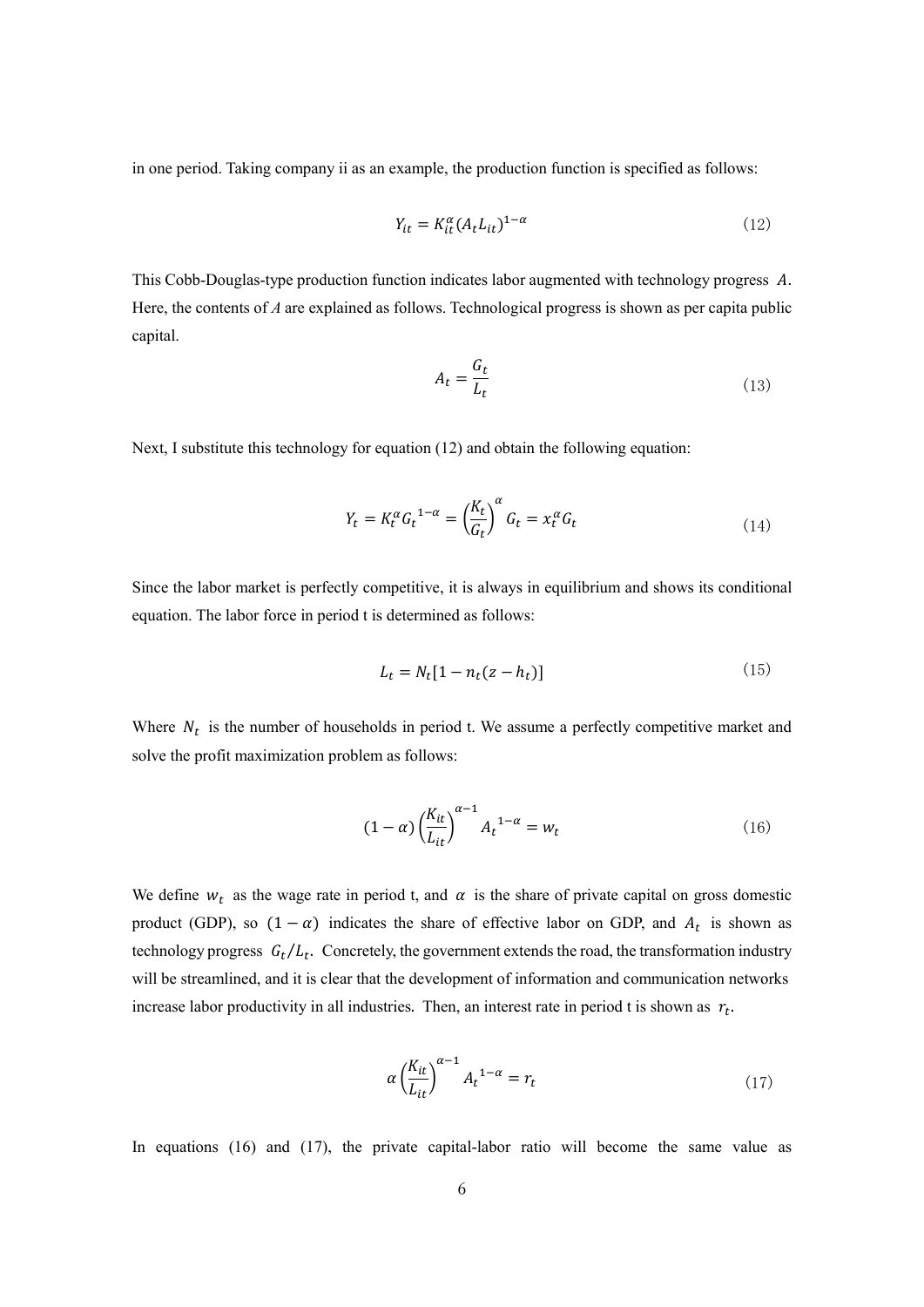in  $K_{ti}/L_{ti} = K_t/L_t$  because the market is perfectly competitive and there is an infinite number of homogeneous firms in the market. That is, we can say  $\sum_{i=1}^{\infty} L_{it} = L_t$  and  $\sum_{i=1}^{\infty} K_{it} = K_t$  where  $L_t$ and  $K_t$  denote the total labor supply and total private capital, respectively. By defining a new variable,  $x = K/G$ , to be the ratio of private and public capital, (16) can be rewritten as the following equation:

$$
(1 - \alpha) \left(\frac{K_t}{G_t}\right)^{\alpha} \frac{G_t}{L_t} = (1 - \alpha) x_t^{\alpha} \frac{G_t}{L_t} = w_t \tag{18}
$$

In the above equation, the wage rate equals the productivity of effective labor, which is shown as an increasing function of both the relative value of capital and per capita public capital. The interest rate shown in equation (17) can be written as follows:

$$
\alpha \left(\frac{K_t}{G_t}\right)^{\alpha - 1} = \alpha x_t^{\alpha - 1} = r_t \tag{19}
$$

Contrary to the wage rate, interest rate is indicated as a decreasing function of the relative value of capital. There are no profits for all firms because the market is competitive. Therefore, corporate taxes do not appear in the next section.

#### 2.3 Government

The government taxes income and divides tax revenues between public capital investment,  $E >$ 0, and gross childcare support,  $H > 0$ . The share of spending on public capital investment and the income tax rate is denoted as  $\varphi \in [0,1]$ ,  $\tau \in [0,1]$ . The depreciation rates of public and private capital were both 1. Government budget constraint is given by the following equations:

$$
E_t + H_t = \tau Y_t = \tau x_t^{\alpha} G_t \tag{20}
$$

As in the formula above, all tax revenue on income is allocated to public capital investment and childcare support. Public capital investment is represented by the constant difference equation of public capital, as follows:

$$
E_t = G_{t+1} - G_t = \varphi \tau Y_t = \varphi \tau x_t^{\alpha} G_t \tag{21}
$$

An allocation for childcare capita on all tax revenue is as follows:

$$
w_t h_t n_t N = (1 - \varphi) \tau Y_t = (1 - \varphi) \tau x_t^{\alpha} G_t \tag{22}
$$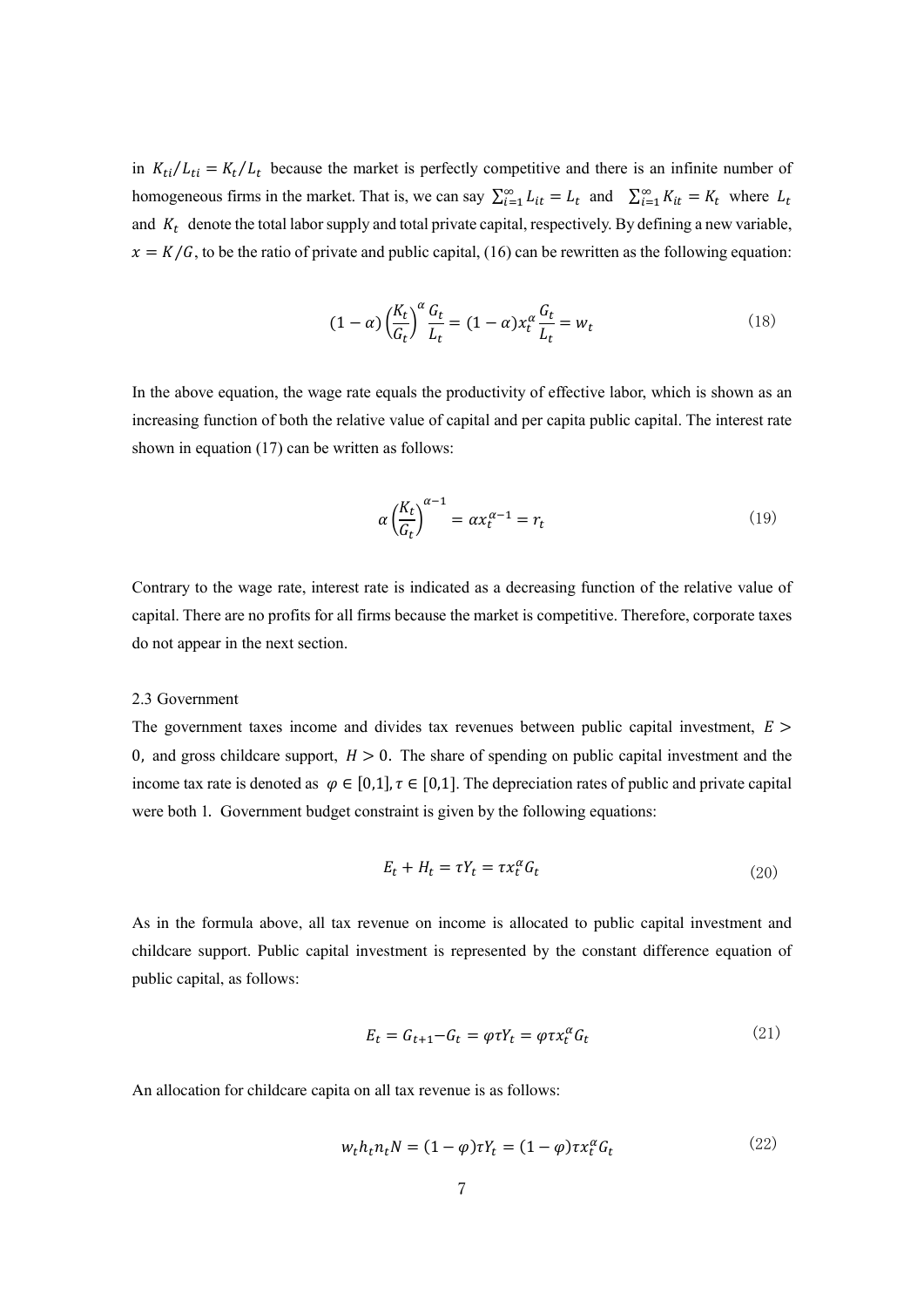The per-capita childcare support is determined using (22) and is indicated by the following equation (the value of which will be constant):

$$
h_t = \frac{(1 - \varphi)(1 - \varepsilon z)\tau}{\varepsilon [1 - (1 - \varphi)\tau]}
$$
\n(23)

The equations (10) and (15), which indicate the labor force in period t, can be rewritten as follows:

$$
L_t = N_t \left( \frac{1+\rho}{1+\varepsilon+\rho} \right) \tag{24}
$$

This equation implies that the labor force in period t does not depend on the value of childcare support or on the share of government tax revenue allocated to childcare support expenditure. This clearly means that the government cannot intervene in childcare support as a policy. If late marriage is resolved, the preference for having children increases.

The labor force will continue to decline in the future. Next, we use equation (24) to derive an expression for labor growth:

$$
g_L = \frac{L_{t+1}}{L_t} = \frac{N_{t+1}}{N_t}
$$
\n(25)

where the number of households in period t+1 is denoted as  $N_{t+1} = N_t n_t$ , and the number of children is constant. Therefore, equation (25) can be rewritten in the following form:

$$
g_L = \frac{L_{t+1}}{L_t} = \frac{n_t N_t}{N_t} = n_t
$$
\n(26)

Which relates the growth in the labor force to the number of children.

#### **3. Equilibrium**

There are three markets, and we consider only the capital market using Walras' law. The equilibrium conditions were as follows:

$$
s_t N_t = K_{t+1} \tag{27}
$$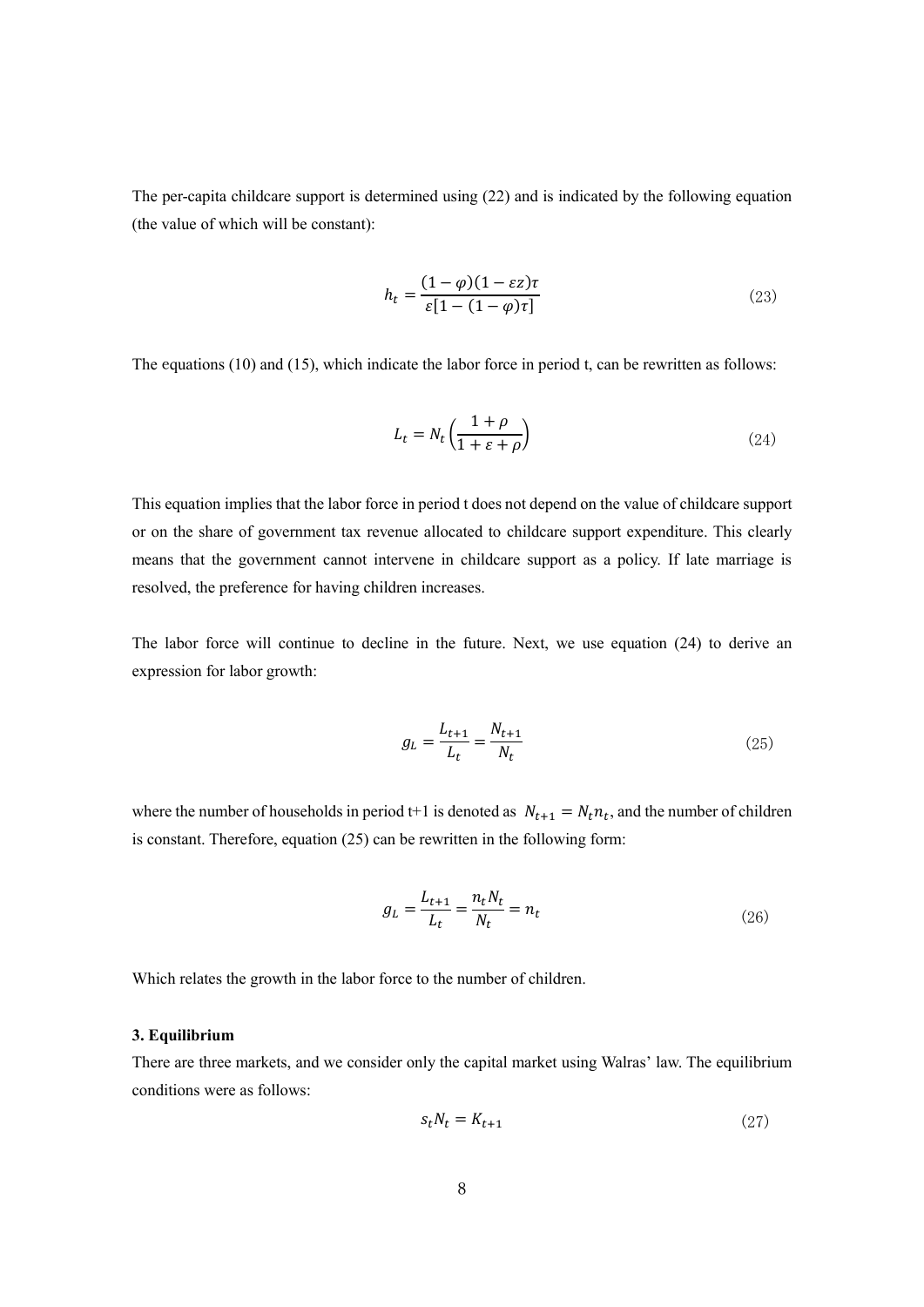We substitute the optimal savings (6) for the equilibrium condition (27) and substitute for the wage rate (16). These allow us to rewrite condition (27) as follows:

$$
K_{t+1} = \frac{(\varepsilon + \rho)}{(1 + \varepsilon + \rho)} (1 - \tau) w_t = \frac{(\varepsilon + \rho)}{(1 + \varepsilon + \rho)} (1 - \tau) (1 - \alpha) x_t^{\alpha} N_t \frac{G_t}{L_t}
$$
(28)

Equation (29) can be obtained by dividing both sides of equation (28) by  $K_t$ :

$$
g_K = \frac{K_{t+1}}{K_t} = \frac{(\varepsilon + \rho)(1 - \tau)(1 - \alpha)}{(1 + \rho)} x_t^{\alpha - 1}
$$
\n(29)

The dynamics of private-public capitals are obtained in the following section.

#### **4. Dynamics**

The dynamics of public capital are indicated by equation (30):

$$
g_G = \frac{G_{t+1}}{G_t} = \varphi \alpha \tau x_t^{\alpha} + 1 \tag{30}
$$

The growth of  $x$  is indicated by the following equation, which combines the capital dynamic equations (29) and (30).

$$
g_x = \frac{x_{t+1}}{x_t} = \frac{\frac{K_{t+1}}{K_t}}{\frac{G_{t+1}}{G_t}} = \frac{(\varepsilon + \rho)(1 - \tau)(1 - \alpha)x_t^{\alpha - 1}}{(\varphi \alpha \tau x_t^{\alpha} + 1)(1 + \rho)}
$$
(31)

We will attempt to prove this stabilization using the total derivative of the above equation with respect to  $x_t$  and  $x_{t+1}$ .

$$
\frac{dx_{t+1}}{dx_t} = \frac{A(x_t, x_{t+1})}{B(x_t)} = f(x_t, x_{t+1})
$$
\n(32)

$$
A(x_t, x_{t+1}) = \alpha(\varepsilon + \rho)(1 - \tau)(1 - \alpha)x_t^{\alpha - 1} - (1 + \rho)\varphi\alpha^2 \tau x_t^{\alpha - 1}x_{t+1}
$$
(33)

$$
B(x_t) = (\varphi a \tau x_t^{\alpha} + 1)(1 + \rho) > 0
$$
\n(34)

For the signs of "A" in equation (33) to be positive, the sign of equation (33) is not clear. Parameters in equation (33) are quantified concretely as  $(a, \varepsilon, \rho, \tau, x, z, \varphi) = (0.4, 0.7, 0.7, 0.3, 3, 0.06, 0.83)$ . As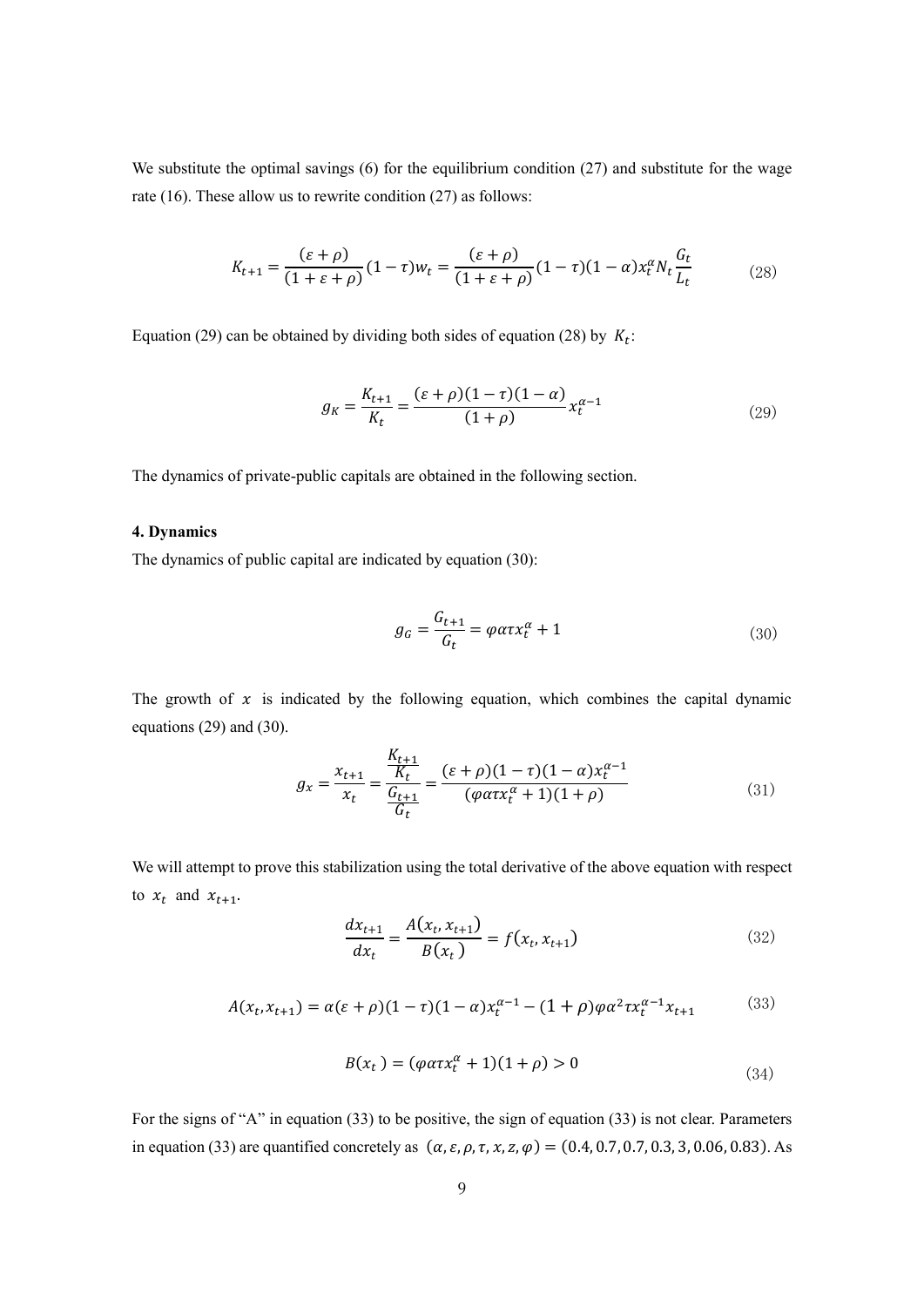a result, the sign becomes positive. When  $x_t$  approaches 0, the growth of  $x$  is zero in equation (31)  $\lim_{x_t \to 0} \frac{x_{t+1}}{x_t}$  $\frac{t+1}{x_t} = 0$ ). In other words, the curve passed through the origin. Next, we derive the second derivative of equation (31):

$$
\frac{d^2x_{t+1}}{(dx_t)^2} = \frac{\partial f(x_t, x_{t+1})}{\partial x_t} = \frac{A^{'}B - AB^{'}}{B^2}
$$
(35)

$$
A^{'} = \frac{\partial A(x_t, x_{t+1})}{\partial x_t} = -\alpha(\varepsilon + \rho)(1 - \tau)(1 - \alpha)^2 x_t^{\alpha - 2} + (1 - \alpha)(1 + \rho)\varphi\alpha^2 \tau x_t^{\alpha - 2} x_{t+1}
$$
\n(36)

$$
B^{'} = \frac{dB(x_t)}{dx_t} = \phi \varphi \alpha^2 \tau x_t^{\alpha - 1}
$$
\n(37)

$$
\lim_{x_t \to 0} \frac{dx_{t+1}}{dx_t} = \infty, \lim_{x_t \to \infty} \frac{dx_{t+1}}{dx_t} = 0
$$
\n(38)

Equation (38) indicates that the curve in figure 1 intersects the 45° line. The private-public capital ratio increases, and the steady state of  $x$  is denoted by  $x^*$ . If equation (39) is satisfied with  $x^*$ , the growth rate of GDP, private capital, and public capital will be the same:

$$
(\varepsilon + \rho)(1 - \tau)(1 - \alpha)x_t^{\alpha - 1} = (\varphi \alpha \tau x_t^{\alpha} + 1)(1 + \rho)
$$
\n(39)

**Proposition 1. There is a unique value that shows the public**–**private capital ratio in a steady state. If equation (39) is satisfied, public capital, private capital, and GDP will grow at the same rate—that is, the growth path is balanced and globally stable.**

Next, we will try to analyze the effect on growth when the government increases the share of public capital investment. We differentiate equation (30) by share.

$$
\frac{\partial g}{\partial \varphi} = \tau \alpha^2 (x^*)^{\alpha} \left[ \frac{1}{\alpha} + \frac{\varphi}{x^*} \frac{dx^*}{d\varphi} \right]
$$
(40)

$$
\frac{dx^*}{d\varphi} = \frac{A}{B} < 0 \tag{41}
$$

$$
A = \varphi^2 \alpha \tau(x^*)^{\alpha} > 0 \tag{42}
$$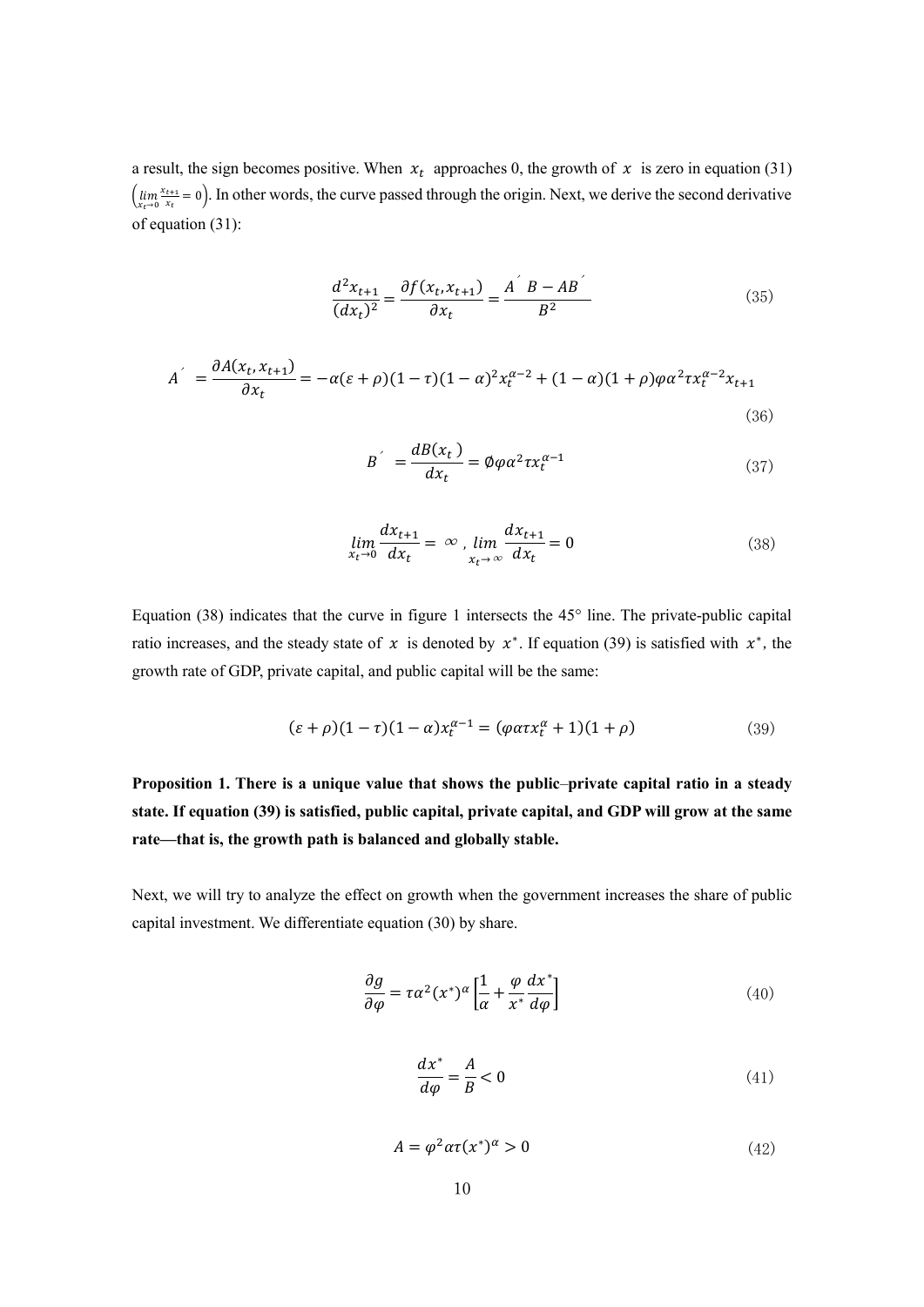$$
B = -[\varphi \alpha^2 \tau(x^*)^{\alpha - 1} + (\varepsilon + \rho)(1 - \tau)(1 - \alpha)^2 (x^*)^{\alpha}] < 0
$$
 (43)

where the second term in brackets indicates the elasticity of the share for the relative capital value, and the sign is negative- that is, an increase in the share of public capital investment reduces the magnitude of the private-public capital ratio. This suggests that the economy will grow regardless of the private capital share of GDP or the size of the share's elasticity.

**Proposition 2. The economy will grow independently of the private capital share of GDP or the elasticity of the allocation rate to private and public capital.**

$$
\frac{\partial g}{\partial \varphi} = \tau \alpha^2 (x^*)^{\alpha} \times
$$
\n
$$
\left\{ \frac{[\varphi \alpha^2 \tau (x^*)^{\alpha-1} + (\varepsilon + \rho)(1-\tau)(1-\alpha)^2 (x^*)^{\alpha}] - \varphi^2 \alpha^2 \tau (x^*)^{\alpha}}{[\varphi \alpha^2 \tau (x^*)^{\alpha-1} + (\varepsilon + \rho)(1-\tau)(1-\alpha)^2 (x^*)^{\alpha}]} \right\} > 0 \tag{44}
$$

An increase in the share of public capital investment increases the wage rate. A policy in which all tax revenue is spent on public capital investment yields the best results in terms of growth.

**Proposition 3. A policy in which all tax revenue is spent on public capital investment is the optimal policy in terms of growth.**

# **5. Case B: The childcare cost is regarded as the price.**

# 5.1 Households

Next, we consider the case where the children are goods and pay the childcare cost as a price, such as consumer goods. The function of utility is the same as in Case A, which shows the log-linear type, and equation (2), which shows that the budget constraint is rewritten as follows:

$$
w_t (1 - \tau) = c_t + n_t (z - h_t) + \frac{d_{t+1}}{r_{t+1} (1 - \tau)}
$$
(45)

We solve the problem and can find the optimal solution as follows.

$$
c_t^* = \frac{1}{(1 + \varepsilon + \rho)} w_t (1 - \tau) \tag{46}
$$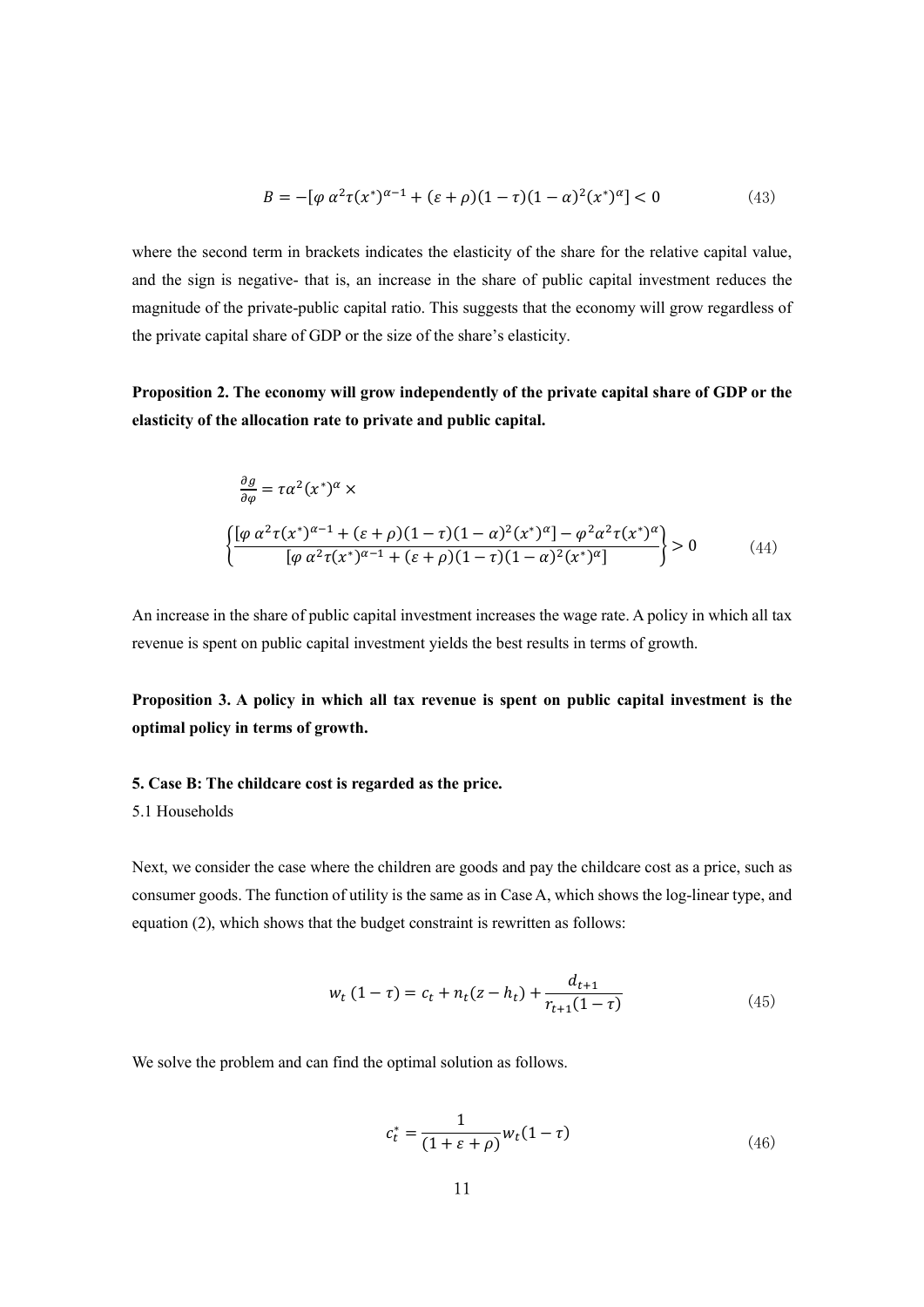$$
d_{t+1}^* = \frac{\rho}{(1+\varepsilon+\rho)} w_t r_{t+1} (1-\tau)^2
$$
 (47)

$$
n_t^* = \frac{\varepsilon}{(1 - h_t)(1 + \varepsilon + \rho)} (1 - \tau) w_t
$$
\n(48)

$$
s_t^* = \frac{\rho}{(1 + \varepsilon + \rho)} (1 - \tau) w_t \tag{49}
$$

#### 5.2 Firms and government

The technology of firms can be drawn in the same way as in Case A, and the government budget constraint in Case A, indicated by equation (22), is rewritten as the following equation:

$$
h_t n_t L_t = (1 - \varphi) \tau Y_t = (1 - \varphi) \tau x_t^{\alpha} G_t
$$
\n
$$
(50)
$$

This can lead to the childcare support scale in Case B, and we will compare these characteristics of the two equations. Let  $\emptyset > 0$  be  $(1 + \varepsilon + \rho)$  to simplify the formula. Here,  $\partial h_t / \partial \varphi < 0$ , and childcare support does not depend on the relative scale of capital.

$$
h_t(\varphi) = \frac{\tau(1-\varphi)\varphi}{\tau(1-\varphi)\varphi + \varepsilon(1-\tau)(1-\alpha)}\tag{51}
$$

# 5.3 Equilibrium

We substitute the optimal number of children (48) and wage rate (18) for savings (49).

$$
s_t^* = \frac{\rho}{(1+\varepsilon+\rho)}(1-\tau)(1-\alpha)x_t^{\alpha}\frac{G_t}{L_t}
$$
(52)

Furthermore, we derive the dynamic equation of private capital using the capital market equilibrium condition.

$$
g_K = \frac{K_{t+1}}{K_t} = \frac{\rho(1-\tau)(1-\alpha)}{(1+\varepsilon+\rho)} x_t^{\alpha-1}
$$
(53)

#### 5.4 Dynamics

The above equation and equation (30) can be combined to obtain the dynamic equation of capital,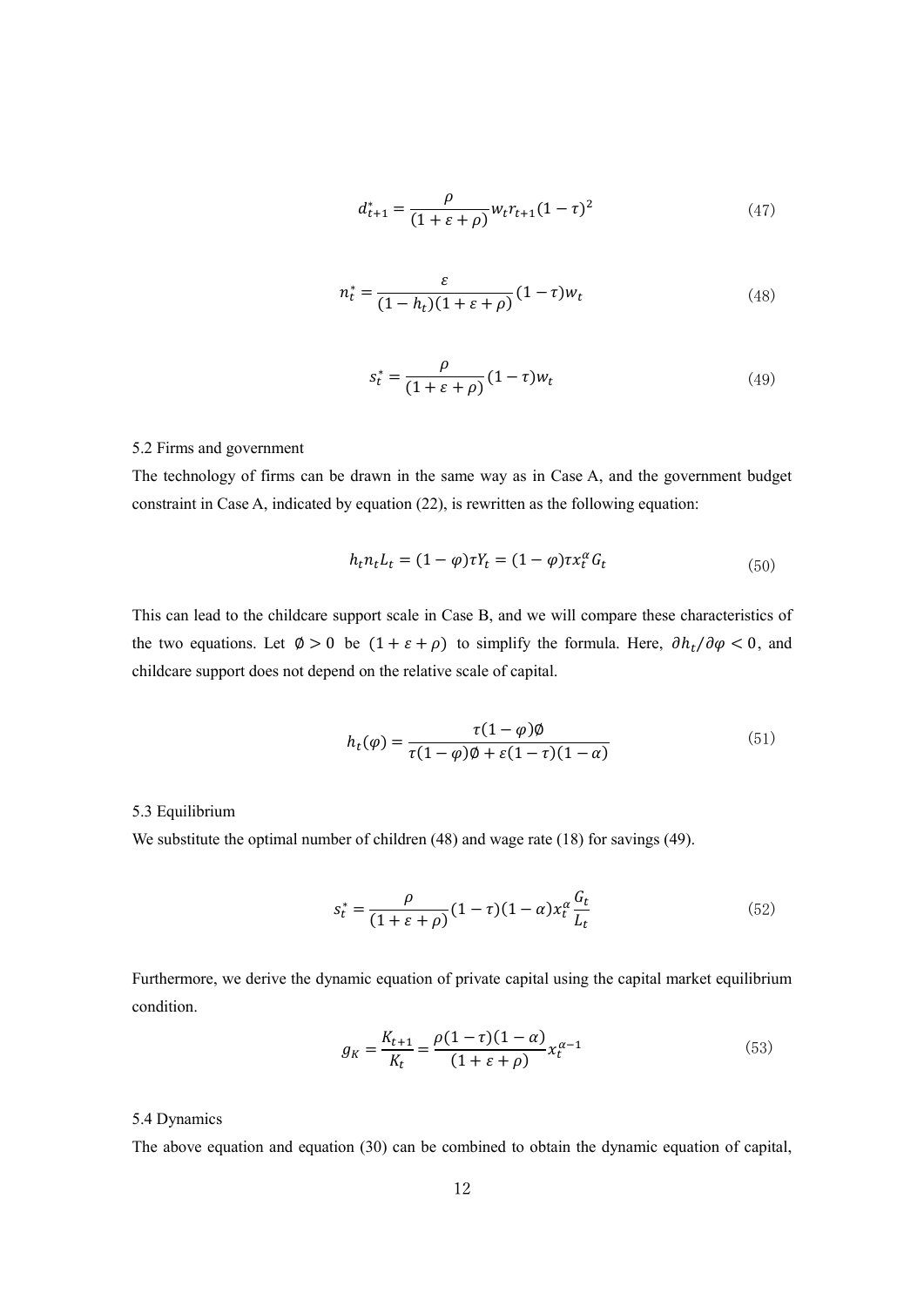which is the relative capital value between private and public.

$$
g_x = \frac{x_{t+1}}{x_t} = \frac{\frac{K_{t+1}}{K_t}}{\frac{G_{t+1}}{G_t}} = \frac{\rho(1-\tau)(1-\alpha)}{(\varphi\alpha\tau x_t^{\alpha} + 1)(1+\varepsilon+\rho)} x_t^{\alpha-1}
$$
(54)

Here, we will try  $(1 + \varepsilon + \rho)$  as  $\emptyset > 0$  for simplicity, which allows me to rewrite the above equation as follows:

$$
g_x = \frac{x_{t+1}}{x_t} = \frac{\frac{K_{t+1}}{K_t}}{\frac{G_{t+1}}{G_t}} = \frac{\rho(1-\tau)(1-\alpha)}{(\varphi\alpha\tau x_t^{\alpha} + 1)\phi} x_t^{\alpha-1}
$$
(55)

Next, we will see if this economy converges to a steady state globally. For that purpose, when illustrating the abovementioned dynamic equation of capital, we consider that the curve must trough the origin, then rise to the right, and finally have a concave shape with respect to the origin. We do the total derivative with respect to  $x_{t+1}$  and  $x_t$  in equation (55).

$$
\frac{dx_{t+1}}{dx_t} = \frac{A(x_t, x_{t+1})}{B(x_t)} = f(x_t, x_{t+1}) = C
$$
\n(56)

$$
A(x_t, x_{t+1}) = [\alpha \rho (1 - \tau)(1 - \alpha) x_t^{\alpha - 1} - \beta x_{t+1} \varphi \alpha^2 \tau x_t^{\alpha - 1}]
$$
\n(57)

$$
B(x_t) = (\varphi \alpha \tau x_t^{\alpha} + 1)\emptyset \tag{58}
$$

Where the sign of equation (58), which is the denominator of equation (56), is clearly positive. Unfortunately, the sign of the numerator "A" is ambiguous. Therefore, we would like to derive this sign using numerical approach. (Table.1) The table.1 indicates that an absolute value of C is smaller than 1 in all cases and the first derivative will be negative; in other words, it becomes clear that the curve goes down to the right. Next, to investigate the stability of the economy, we further differentiate equation (56) with respect to  $x_t$ .

$$
\frac{d^2x_{t+1}}{(dx_t)^2} = \frac{\partial f(x_t, x_{t+1})}{\partial x_t} = \frac{A'B - AB'}{B^2} = D
$$
\n(59)

$$
A' = \frac{dA(x_t, x_{t+1})}{dx_t} = -\alpha \rho (1 - \tau)(1 - \alpha)^2 x_t^{\alpha - 2} + \phi (1 - \alpha) x_{t+1} \varphi \alpha^2 \tau x_t^{\alpha - 2}
$$
(60)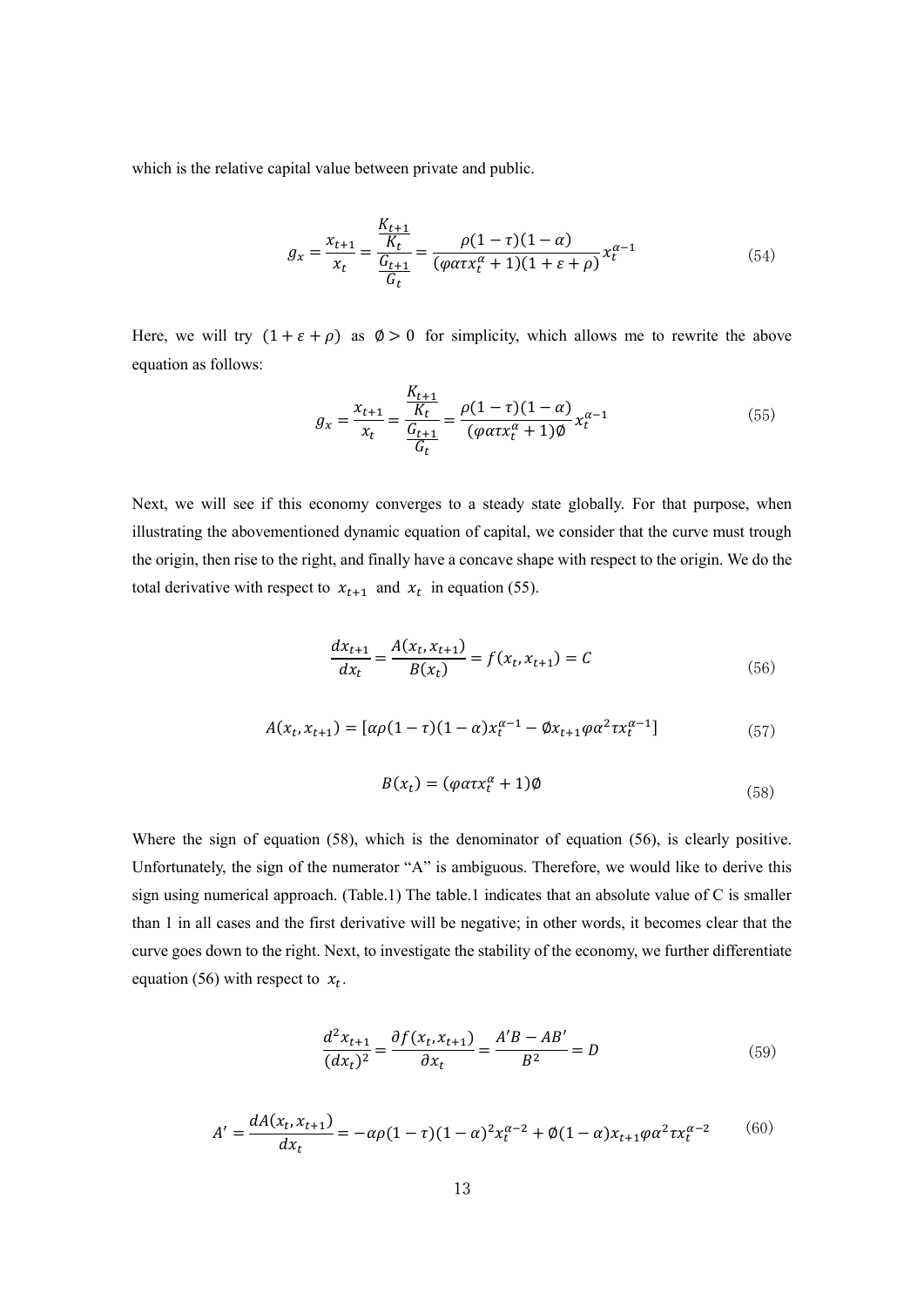$$
B' = \frac{dB(x_t)}{dx_t} = \phi \varphi \alpha^2 \tau x_t^{\alpha - 1}
$$
\n(61)

As with the above, since the sign cannot be explicitly determined, we try to derive it using numerical values (Table.2); the sign of the second derivative of the dynamic equation of capital will be positive, and it turns out that the decreasing rate of  $x_{t+1}$  gradually increases as  $x_t$  increases. Finally, we consider whether this curve intersects the 45° line at one point. It has the same meaning as the socalled "Inada condition."

$$
\lim_{x_t \to 0} \frac{dx_{t+1}}{dx_t} = indefinite, \quad \lim_{x_t \to \infty} \frac{dx_{t+1}}{dx_t} = 0 \tag{62}
$$

As shown in equation (62), if  $x_t$  approaches 0 as much as possible, the value of the first derivative indefinite; conversely, if  $x_t$  expands close to infinity, then its value is approximately 0.

#### 5.5 An analysis in the steady state

Now that the global stability of the economy has been proven, we focus our analysis on the steadystate economy. Using equation (55) of the dynamic equation of capital and setting the left-hand side of equation to 1, it is possible to derive an equation that satisfies in the steady state.

$$
[\varphi a\tau(x^*)^{\alpha} + 1]\emptyset = \rho(1-\tau)(1-\alpha)(x^*)^{\alpha-1}
$$
\n(63)

where  $x^*$  indicates the relative value of capital in the steady state. Next, we try to differentiate equation (30), which shows the dynamics of public capital by the share of expenditure on public capital investment to see the effect of increasing this share on growth.

$$
\frac{\partial g}{\partial \varphi} = \tau \alpha^2 (x^*)^{\alpha} \left[ \frac{1}{\alpha} + \frac{\varphi}{x^*} \frac{dx^*}{d\varphi} \right] \tag{64}
$$

Here, the second item in parentheses indicates the elasticity of the share for the relative value of capital. To measure the magnitude of this elasticity, we completely differentiate equation (59) with respect to  $\varphi$  and  $x^*$ . The results are as follows.

$$
\frac{dx^*}{d\varphi} = \frac{A}{B} < 0 \tag{65}
$$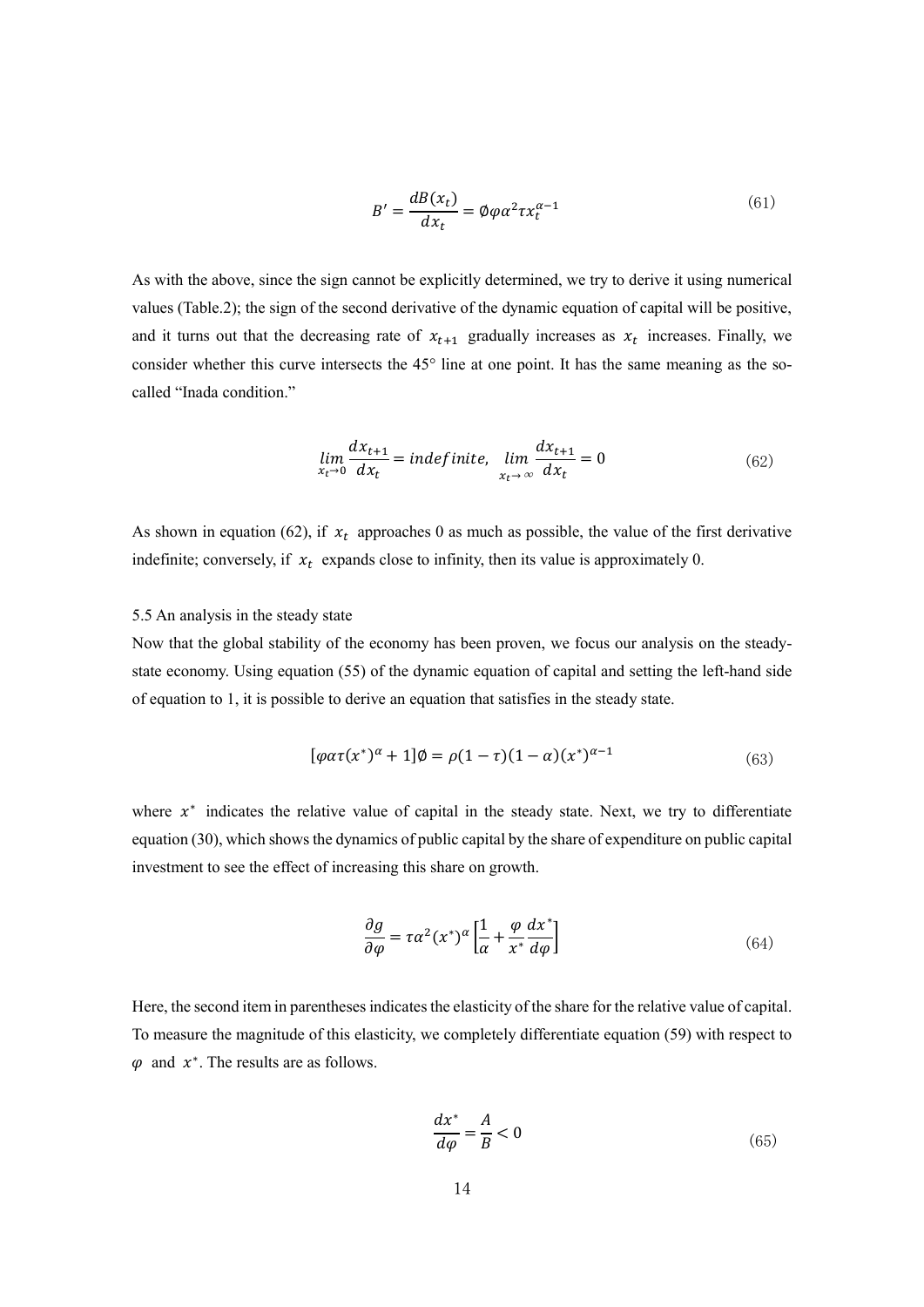$$
A = -\varphi \alpha \tau (x^*)^{\alpha} \varphi < 0 \tag{66}
$$

$$
B = [\varphi \alpha^2 \tau(x^*)^{\alpha - 1} \phi + \rho (1 - \tau)(1 - \alpha)(x^*)^{\alpha - 2}] > 0 \tag{67}
$$

As can be seen, the sign of (66) is negative. This means that the share rise pulled down the relative value of capitals. This is because the expansion of public capital overtakes the rise in private capital. Here, this elasticity is the rate of change of  $x^*$  with respect to the rate of change of 1%  $\varphi$ . It indicates that this is synonymous with the well-known price elasticity of price. Therefore, the value was higher than 0 and lower than 1. Since the value of the share of private capital on GDP is between 0 and 1, the sign of parentheses will be positive. Then, our question is why the sign of elasticity will be negative? This is because the effect of the rising price exceeds the effect of booting income. That is, the birth rate will decline with price support for child rearing, although an increase in the share of public investment pushes up the wage rate.

# **Proposition 4. The sign of elasticity of the share on public capital investment for the relative value between private and public capital will be negative in both Cases, case A and B.**

Therefore, we derive the effect of rising share on growth, which is explicitly shown below.

$$
\frac{\partial g}{\partial \varphi} = \tau \alpha^2 \left\{ \frac{[\varphi \alpha^2 \tau (x^*)^{\alpha} \varphi (1 - \varphi) + \rho (1 - \tau) (1 - \alpha) (x^*)^{\alpha - 1}]}{[\varphi \alpha^2 \tau \varphi + \rho (1 - \tau) (1 - \alpha) (x^*)^{-1}]} \right\} > 0 \tag{68}
$$

It can be seen that the sign in the above equation is explicitly positive.

# **6. Comparison of the impact of public capital on growth.**

The next thing of interest is whether Case A or B has a higher growth rate. Equations (44) and (68) show the effect of rising share on growth. Substituting numerical examples of parameters explicitly indicate these.

$$
\frac{\partial g}{\partial \varphi} = \tau \alpha^2 (x^*)^{\alpha} \times
$$
\n
$$
\left\{ \frac{[\varphi \alpha^2 \tau (x^*)^{\alpha-1} + (\varepsilon + \rho)(1-\tau)(1-\alpha)^2 (x^*)^{\alpha}] - \varphi^2 \alpha^2 \tau (x^*)^{\alpha}}{[\varphi \alpha^2 \tau (x^*)^{\alpha-1} + (\varepsilon + \rho)(1-\tau)(1-\alpha)^2 (x^*)^{\alpha}]} \right\} = 0.911 \quad (69)
$$